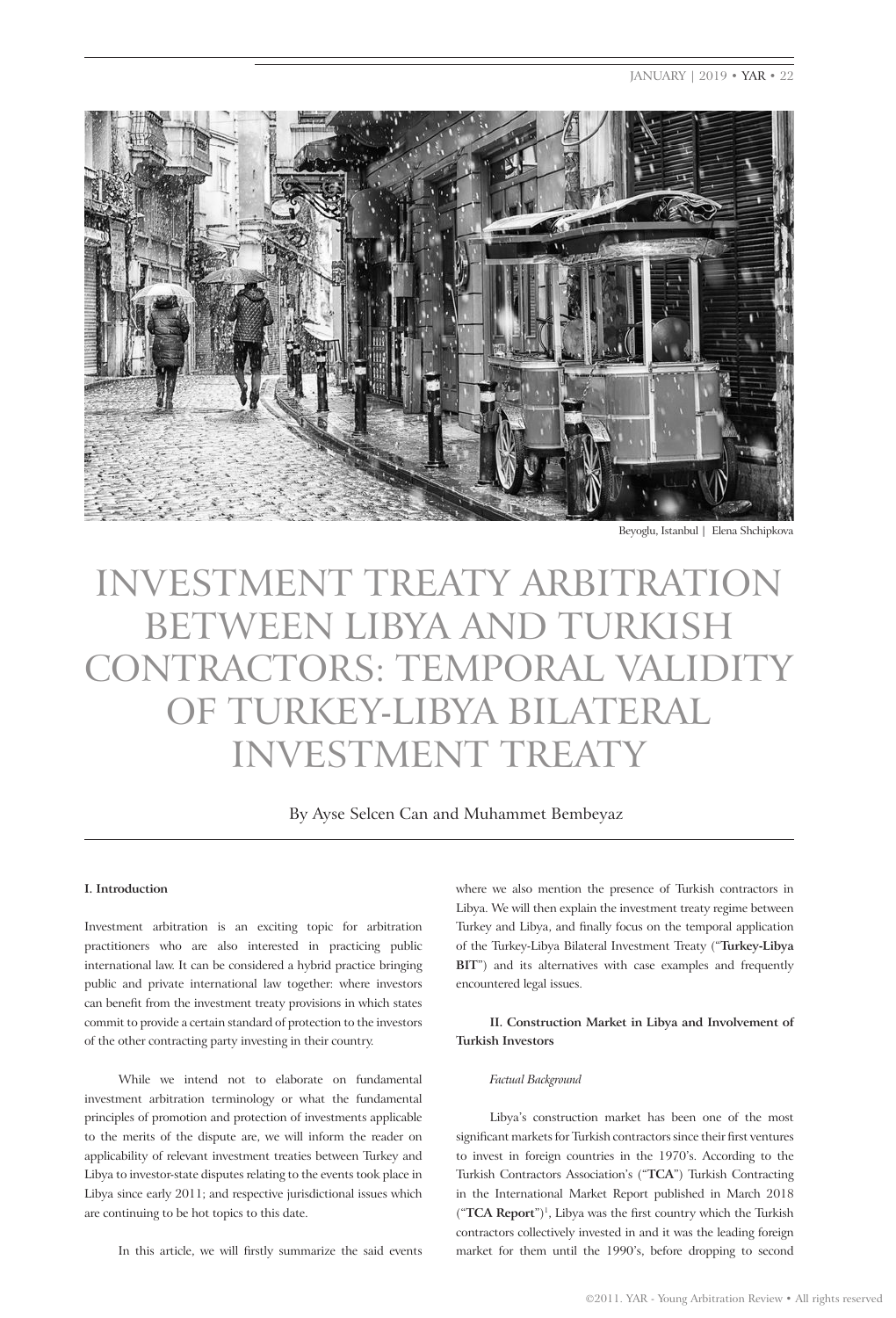place. Between 2000 and 2009, Libyan market maintained the second place and had a 12.4% share in the total value of Turkish contractors' projects in foreign countries, *i.e.* USD 42 billion.

According to the TCA Report, between the years 1972 and 2017, Turkish contractors undertook 602 projects in Libya with the total value of approximately USD 29 billion. Even though such number hardly increased since 2011, it corresponds to 8% of the total value of all projects Turkish contractors undertook outside Turkey, between the same 45 years period.

By 2011, there were over 200 Turkish contractors operating in Libya who were awarded 124 projects valued at USD 8 billion. Turkish companies were estimated to hold USD 2.5 billion in assets, funds and pending reimbursements in Libya and another \$1.4 billion in overdue payments.<sup>2</sup>

### *Disruption of the investment environment*

From 17 February 2011 onwards, protests broke out and Libya experienced a full-scale revolt, triggering a civil war in the country. As the -then- Libyan government, opposing rebel groups, local tribal militias fought against each other for the country's political, territorial and economic control, working conditions in the country increasingly became non-secure. Turkish contractors reported occupations of construction project sites by the parties to the conflict, theft in the worksites and damages on equipment, machinery and buildings by looting or bombing. Most of the companies controlled or owned by Turkish contractors ended up evacuating their personnel and abandoning their investments. On 23 October 2011, the National Transitional Council ("**NTC**") declared that Libya had been liberated<sup>3</sup>.

Following the parliamentary elections held on 7 July 2012, the General National Congress ("**GNC**")4 replaced NTC and in November 2012, Libya's first elected government was sworn in5. As a result, at the end of 2012, series of resumption agreements were negotiated and signed between Turkish contractors and the Libyan state entities for resumption of certain projects that were still ongoing prior to the 2011 revolution.

However, in May 2014, a second civil war emerged in Libya and many, if not all, construction and infrastructure projects were once more disrupted and companies had to abandon their investments again.

As the security concerns persist, some foreign investors try to conclude new deals or resume their existing projects in Libya, while a considerable number of foreign investors, among which several Turkish contractors opt for investment treaty arbitration. Some of the cases have already been concluded while many remain to be concluded, presumably to take their place within the landmark decisions.

#### **III. Investment treaty regime between Turkey and Libya**

To determine whether an investor enjoys investment treaty protection in a particular state, the state where the foreign national investor is investing in ("**Host State**") and the state which the said

investor is a real person national of/or a legal entity registered in ("**Home State**") must have acceded to an applicable investment treaty which affords the investor sufficient protection such as investor-state arbitration allowing direct recourse to the state.<sup>6</sup> Naturally, for the national of the Home State to take advantage of the protection afforded by such investment treaty, such national needs to qualify as an 'investor' which is often defined by the treaty itself, otherwise determined pursuant to the principles established by the investment arbitration precedent set by arbitral tribunals such as those constituted by the International Centre for Settlement of Investment Disputes ("**ICSID**") pursuant to vast amount of international investment treaties. Lastly, the cause of action to be asserted by the investor also needs to be within the material and temporal scope of such investment treaty.

In this case, there are two investment treaties under which investors of each state may initiate their investment claims through international investment arbitration. The first one is the investment agreement of the Organization of Islamic Cooperation ("**OIC**") to which Turkey and Libya are both parties, namely, the Agreement for Promotion, Protection and Guarantee of Investments among Member States of the Organisation of the Islamic Conference<sup>7</sup> ("**OIC Investment Agreement**") entered into force in 1988 and in force between Turkey and Libya since 13 May 1996. The second investment treaty is the Agreement between the Republic of Turkey and the Great Socialist People's Libyan Arab Jamahiriya concerning the Reciprocal Promotion and Protection of Investments ("**Turkey-Libya BIT**") which, despite being signed on 25 November 2009, entered into force on 22 April 2011<sup>8</sup> only after the outburst of the civil unrest in Libya.

In order to assert claims under these two investment treaties, investors must demonstrate that they qualify as investors who have been afforded protection by the Host State and that their construction contracts and relevant assets in relation to these contracts meet the definition provided in the relevant provisions of these treaties therefore qualify as investment.

As to investor-state dispute resolution, we should mention that Libya is not a contracting state to the Convention on the Settlement of Investment Disputes between States and Nationals of Other States<sup>9</sup> ("Washington Convention" or "**ICSID Convention**"). Therefore, arbitration under the ICSID Convention is not available to Turkish investors. On the other hand, we note that Libya has a history of respecting arbitral awards given pursuant to the Arbitration Rules of the International Chamber of Commerce ("**ICC**").<sup>10</sup>

*Application of the Turkey-Libya BIT and the OIC Investment Agreement to Turkish contractors' claims*

Recognizing that each case has unique circumstances and should be evaluated by arbitral tribunals on their own terms, we will briefly consider whether Turkish construction companies in Libya would qualify as investors and their business would qualify as investment below, then move to the dispute resolution provisions of these treaties and assess their applicability.

The Turkey-Libya BIT defines the term "investor" under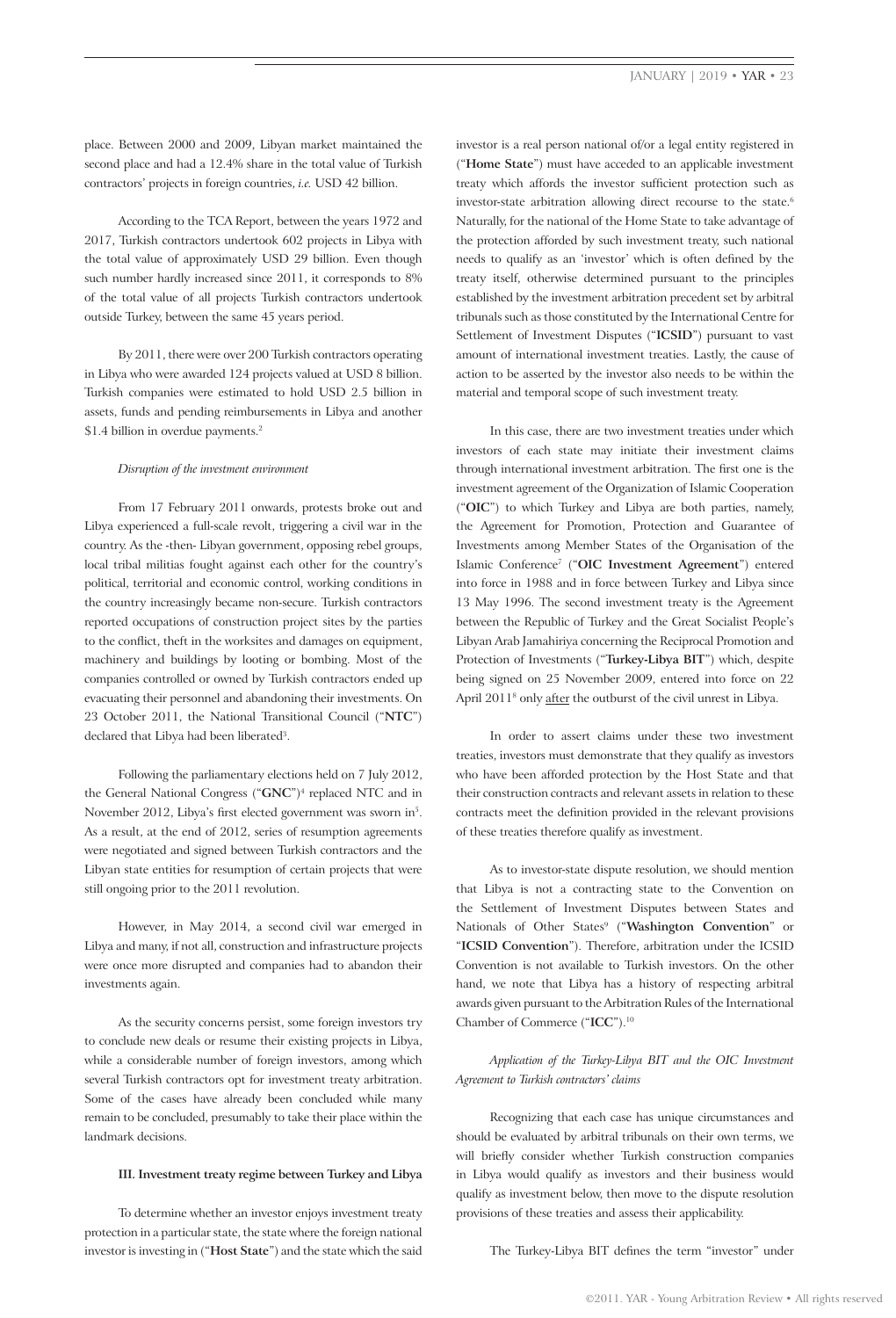Article 1 as natural persons deriving their status as nationals of either Contracting Party and corporations, firms or business associations incorporated or constituted under the Turkish or Libyan law and having their headquarters in the territory of Turkey or Libya who have made an investment in the territory of the other Contracting Party. Turkish construction companies incorporated under Turkish law, entering Libyan market to undertake major infrastructure projects, mass housing projects, hospitals, shopping malls together with several businesses in the retail sector would therefore, in principle, qualify as investors under the Turkey-Libya BIT. The definition of investor under Article 1(6) of the OIC Investment Treaty is the same.

The term "investment" is broadly defined under Article 1 of the Turkey-Libya BIT which includes "*every kind of asset in particular, but not exclusively: (a) shares, stocks or any other form of participation in companies, (b) returns reinvested, claims to money or any other rights having financial value related to an investment, (c) movable and immovable property, as well as any other rights as mortgages, liens, pledges and any other similar rights related to investments as defined in conformity with the laws and regulations of the Contracting Party in whose territory the property is situated, (d) industrial and intellectual property rights related to investments such as patents, industrial designs, technical processes, as well as trademarks, goodwill, know-how and other similar rights, (e) business concessions conferred by law or by an investment contract, including concessions to search for, cultivate, extract or exploit natural resources in the territory of each Contracting Party (…)*". The OIC Investment Treaty has a broader definition of investment as it states in its Article 1(5) that the contribution of capital in one of the permissible fields in the territories of a contracting party with a view to achieving a profitable return, or the transfer of capital to a contracting party for the same purpose, in accordance with [the OIC Investment Agreement] means investment. In other words, if an investor satisfies, among other requirements, these three criteria (capital contribution, investing in a permissible field and intending to achieve a profitable return) then its investment would, in principle, qualify as an investment made under the OIC Investment Agreement.

As mentioned above, our focus is on the Turkish contractors operating in the Libyan market. Provided that these contractors qualify as investors pursuant to the relevant provisions of Turkey-Libya BIT and OIC Investment Agreement, then, their capital contributions such as assets, know-how, equipment, labour and services related to the projects they undertook would, in principle, qualify as investment.

Both Turkey-Libya BIT and the OIC Investment Agreement contain provisions regarding the standards of treatment and protection of the investors of both states and their investments in each other's territories. These treatment and protections include some of the classic investment treaty protection provisions such as most-favoured-nation<sup>11</sup>, full protection and security<sup>12</sup>, prohibition on expropriation without prompt, adequate and effective compensation<sup>13</sup>.

As per Article 8(2) Turkey-Libya BIT, investors are required to submit their disputes to the Host State in writing for settlement and can only resort to domestic courts or arbitration 90 days after

such submission (known as the cooling-off period). The investor is not required to exhaust domestic remedies to be able to resort to arbitration. Pursuant to this article, after the cooling-off period, the investor can then choose to submit its dispute to:

a) the competent courts of the Host State;

b) ICSID on condition that both parties became signatories of the ICSID Convention;

c) an *ad-hoc* arbitral tribunal established under the Arbitration Rules of Procedure of the United Nations Commission for International Trade Law ("**UNCITRAL**"); or

d) an arbitral tribunal established under the ICC Arbitration Rules.

Once this choice of procedure has been made by the investor, it is final. Bearing in mind that Libya is not a contracting state to ICSID Convention, resorting to the latter is not an option for Turkish investors in Libya.

Article 16 of the OIC Investment Agreement also does not set forth an exhaustive list of domestic remedies as a condition precedent for resorting to the arbitration. In fact, it stipulates the investor's right to either resort to domestic courts within the Host State's national judicial system or to an *ad-hoc* arbitration, exclusive of each other. Article 17 of the OIC Investment Agreement sets forth that any dispute that may arise would be settled by conciliation or arbitration. There are conflicted interpretation of the dispute resolution articles regarding whether conciliation is designated as a step prior to the arbitration.<sup>14</sup>

Pursuant to these treaties, Turkish investors may, in principle, bring investment treaty claims by resorting to arbitration against Libya. Nevertheless, practitioners swiftly noticed that the Turkey-Libya BIT entered into force on 22 April 2011, shortly after the civil unrest had started in February 2011 which made the temporal application of the Turkey-Libya BIT a problematic issue. On the other hand, there is no issue with the OIC Investment Agreement's temporal application to disputes concerning events which took place in Libya after February 2011 since the document has been in force between Turkey and Libya since 13 May 1996. However, we should underline that there may be other temporal application issues such as the protection of investments prior to the effective date of the OIC Agreement.

### **IV. Temporal Application of the Turkey-Libya BIT**

Article 10 of the Turkey-Libya BIT titled "Scope of Application" provides two temporal application rules. Firstly, Article 10 sets forth that the BIT shall be applicable to investments in the territory of a Contracting Party made by the investors of other party before or after its entry into force. Secondly, it states that the BIT shall not be applicable to disputes that have arisen before its entry into force. In this section, we will firstly examine these two rules and then explain the temporal limitations under investment law to which acts of a state that treaties may be applicable to.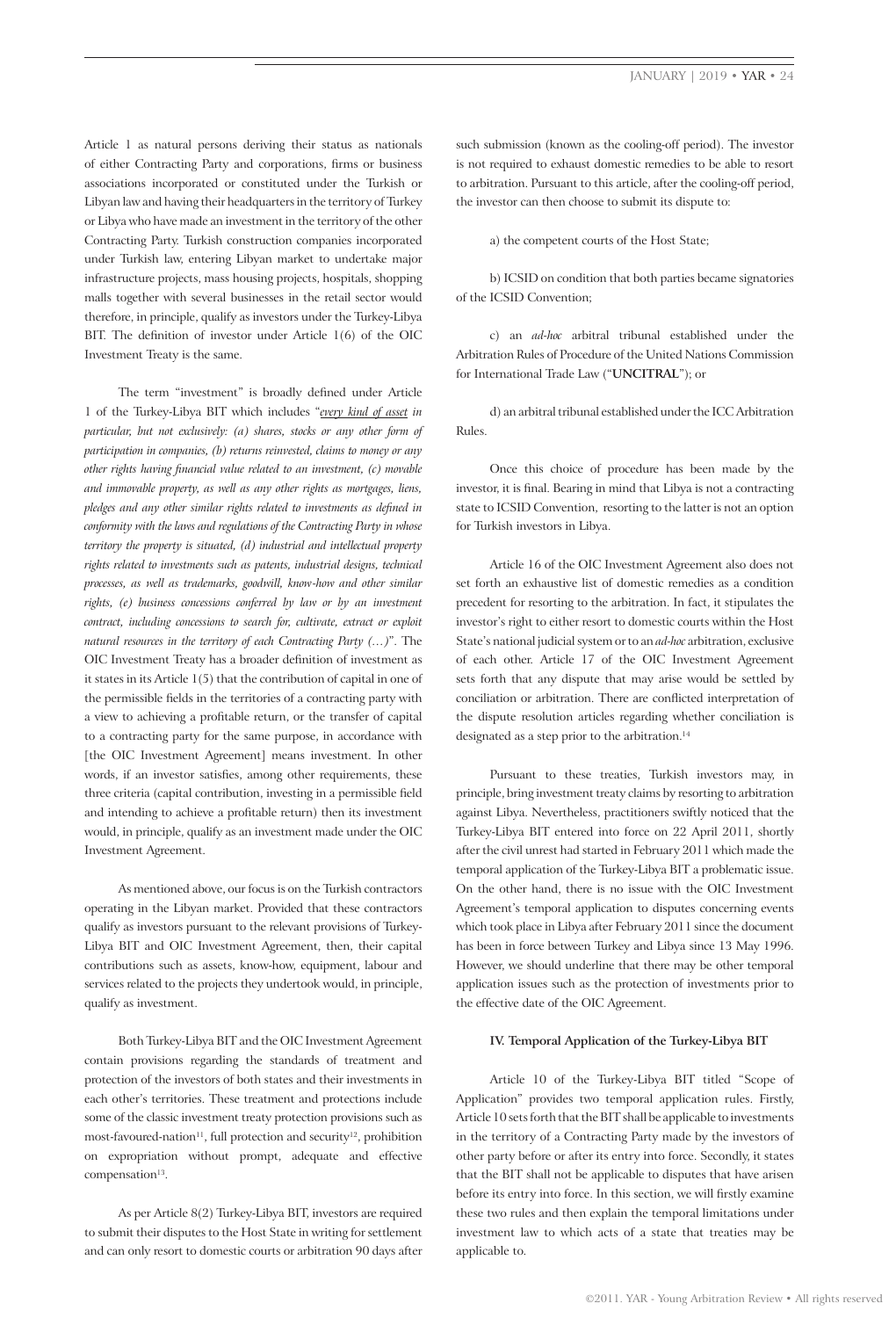# JANUARY | 2019 • YAR • 25



#### *Investments made before the entry into force of a BIT*

Many investment treaties include provisions which clearly state that their scope of application covers investments made prior to their effective date<sup>15</sup>. This means that existing investments are covered by a treaty, in addition to those made after its entry into force. On the other hand, it is widely accepted that these provisions do not mean that acts committed before the relevant treaty's entry into force are covered by it<sup>16</sup>. We should also note that inexistence of such provisions does not necessarily mean that existing investments are excluded from the protection of the treaty<sup>17</sup>. In light of these findings, one may reach the conclusion that the Turkey-Libya BIT is applicable to investments of Turkish contractors that were made prior to and still existing at the time of, the entry into force of the BIT.

## *Timing of existence of a legal dispute*

There are many other BITs which limit consent to arbitration to disputes arising after their entry into force, such as the Argentina-Spain BIT18. In *Maffezini v. Spain*<sup>19</sup>, the respondent raised a jurisdictional objection arguing that the dispute originated before the entry into force of the Argentina-Spain BIT. The Tribunal found that although the events on which the parties disagreed began before the entry into force of the BIT, a legal dispute did not exist at the time. The Tribunal explained as follows:

"*…there tends to be a natural sequence of events that leads to a dispute. It begins with the expression of a disagreement and the statement of a difference of views. In time these events acquire a precise legal meaning* 

Suleymaniye Mosque, Istanbul | Andrey Bayda

*through the formulation of legal claims, their discussion and eventual rejection or lack of response by the other party. The conflict of legal views and interests will only be present in the latter stage, even though the underlying facts predate them.*"

We underline that the Tribunal made a distinction between the "legal dispute" and "events leading to the legal dispute" stating that the legal dispute will be existent only after the events leading to the dispute "acquire a precise legal meaning through the formulation of legal claims, their discussion and eventual rejection or lack of response by the other party". Based on this distinction, the Tribunal found that it had jurisdiction over the dispute.

As to the investments of Turkish contractors, we should underline that there was a period only a little over two months between the beginning of the civil war in Libya and the entry into force of the BIT. Without prejudice to specific conditions and facts of each case that might have an opposite effect, it could be argued that this period could not have been sufficient for the occurrence of legal disputes, since even the facts of such potential disputes were ongoing. In addition, many Turkish contractors returned to Libya after the first civil war and negotiated and/or entered into resumption agreements for their contracts starting from the end of 2012.

#### *Temporal application to acts or events concerning the dispute*

It should be emphasized that the above-explained temporal rules do not concern the question of ascertaining which events are covered by the treaty, *i.e.* whether investment treaties have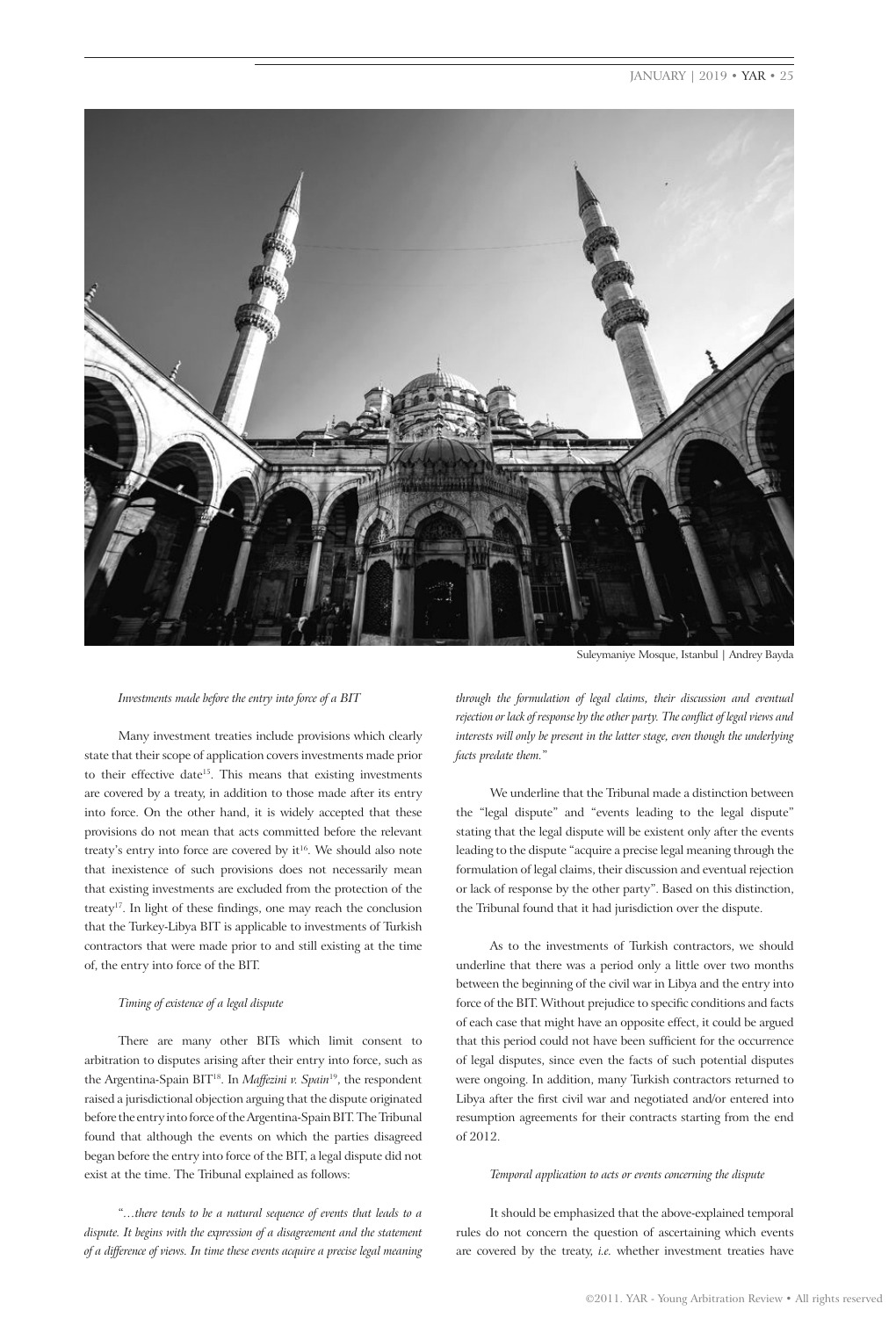retrospective effect on states' act prior to entry into force of the respective treaty. In principle, treaties apply to acts or events that occurred after their entry into force. Such principle is expressed in Article 28 of the Vienna Convention on the Law of Treaties  $({\bf "VCLT"})^{20}$  and accepted by the international practice as well<sup>21</sup>. That being said, principle of non-retroactivity may not apply to continues or composite acts of states.<sup>22</sup>

In *Tecmed v. Mexico*, the Tribunal made a distinction between application of a BIT to investments made prior to the entry into force of the BIT and to alleged breaches occurring prior to the date of entry into force of such BIT. Respectively, while noting that the concerned investment was eligible for protection under the BIT, the tribunal found that the BIT could not have retrospective effect to actions of the host state prior to the effective date of the BIT.<sup>23</sup> However, the Tribunal expressed that the pre-BIT acts of the host state would be relevant to consider a continuing or aggravating breach of the respective BIT<sup>24</sup>.

In this regard, a continuous act may be defined as such which started before the treaty's entry into force but extends over time by persisting thereafter.25 Indeed, the above-mentioned Article 28 of the VCLT provides that the principle of non-retroactivity of the treaties is "*in relation to any act or fact which took place or any situation which ceased to exist before the date of the entry into force of the treaty*". For instance, in SGS v. Philippines<sup>26</sup>, the Tribunal found that failure to pay sums due under a contract constitutes a continuous breach.

A composite act is an act that is composed of "series of actions or omissions defined in aggregate as wrongful"<sup>27</sup>. Such acts are exceptions to the non-retroactivity principle since they do not occur until the completion of the series. Accordingly, Tribunals found that if the completion of such acts is after the entry into force, the treaty is temporally applicable<sup>28</sup>. A consistent pattern of discrimination that is contrary to a treaty provision may be given as an example to a composite  $act<sup>29</sup>$ .

With respect to current and potential disputes between Turkish contractors and Libya, we note that temporal application to acts and events of such disputes most certainly requires specific examinations for each case. Although, as a general approach, the suspension of construction projects and non-payment of the related progress payments may be considered as continuous acts.

# **V. Turkish Contractors' Investment Treaty Claims under Turkey-Libya BIT**

After the events of May 2014, there would be no question of temporal applicability of the Turkey-Libya BIT as at this time the disputes had arisen after its entry into force. Consequently, Turkish contractors began to resort to investment arbitration. The claims were related to outstanding progress payments by the relevant Libyan state entity, lack of proper compensation for losses, the contractors' need of extension of time for completion due to delay and disruption to the works, protracted bank guarantees and related expenses for retaining such guarantees and finally termination of their contracts.

construction companies triggered investment treaty arbitration claims arising from construction projects against Libya including several claims brought under the ICC rules.<sup>30</sup>

Libya was expected to argue that certain disputes arose on or around February 2011, before the entry into force of Turkey-Libya BIT.<sup>31</sup> Indeed, Libya's strategic steps against the investment treaty claims of Turkish contractors include requests of bifurcation from the Tribunals to obtain a decision on temporal jurisdiction in the preliminary phase so that the Tribunals could dismiss the relevant cases entirely.

- The first company to file an investment treaty claim (along with a parallel contractual claim) was Tekfen Holding (Tekfen/TML or "**TTJV**") against Libya in 2015<sup>32</sup>. TTJV's claims relate to the suspension of the construction of the 400-km section of the Great Man-Made River network on 21 February 2011 and the subsequent evacuation of its sites in Libya in 2011.<sup>33</sup> There appears to be no bifurcation request in the proceedings in Tekfen/TML v. Libya case.<sup>34</sup> The case regarding TTJV's contractual claim resulted in favour of TTJV where Libya's Man-Made River Authority ("**MMRA**") was ordered to pay approximately US\$40 million plus interest.<sup>35</sup> However, the ICC Tribunal also ruled that the MMRA was a separate entity from the Libyan state, therefore Libyan government had no liability to the TTJV.<sup>36</sup> In November 2018, Tekfen disclosed to the public that the award of the parallel investment treaty arbitration would be rendered before May 2019 under the Turkey-Libya BIT and the OIC Investment Agreement.<sup>37</sup>
- Öztaş İnşaat ve Ticaret A.Ş.'s case against Libya for €60 million over the termination of its contract to develop a water system resulted in favour of Libya in which the ICC tribunal rejected the claim and ordered Öztaş İnşaat to pay US\$237,000 in costs.38
- Another Turkish contractor, notably TAV Airports Holding's [and a Libyan subsidiary of Lebanon's Consolidated Contractors Company (CCC)] claim against Libya over the Sabha International Airport expansion project interrupted by the civil war also resulted in favour of Libya.<sup>39</sup>
- Güriş İnşaat ve Mühendislik A.Ş.'s €190 million investment treaty arbitration claim based on Turkey-Libya BIT is related to certain public infrastructure projects in Tripoli and the case is currently pending before the respective ICC Arbitral Tribunal.<sup>40</sup> The ICC Arbitral Tribunal in Güriş v. Libya declined to hear Libya's jurisdictional objections on a preliminary basis.41 As Güriş was complaining of Libya's conduct from mid-2011 onwards, after the entry into force of Turkey-Libya BIT, said Tribunal found the temporal jurisdiction to be satisfied.<sup>42</sup>
- Cengiz İnşaat Sanayi ve Ticaret A.Ş. ("**Cengiz**")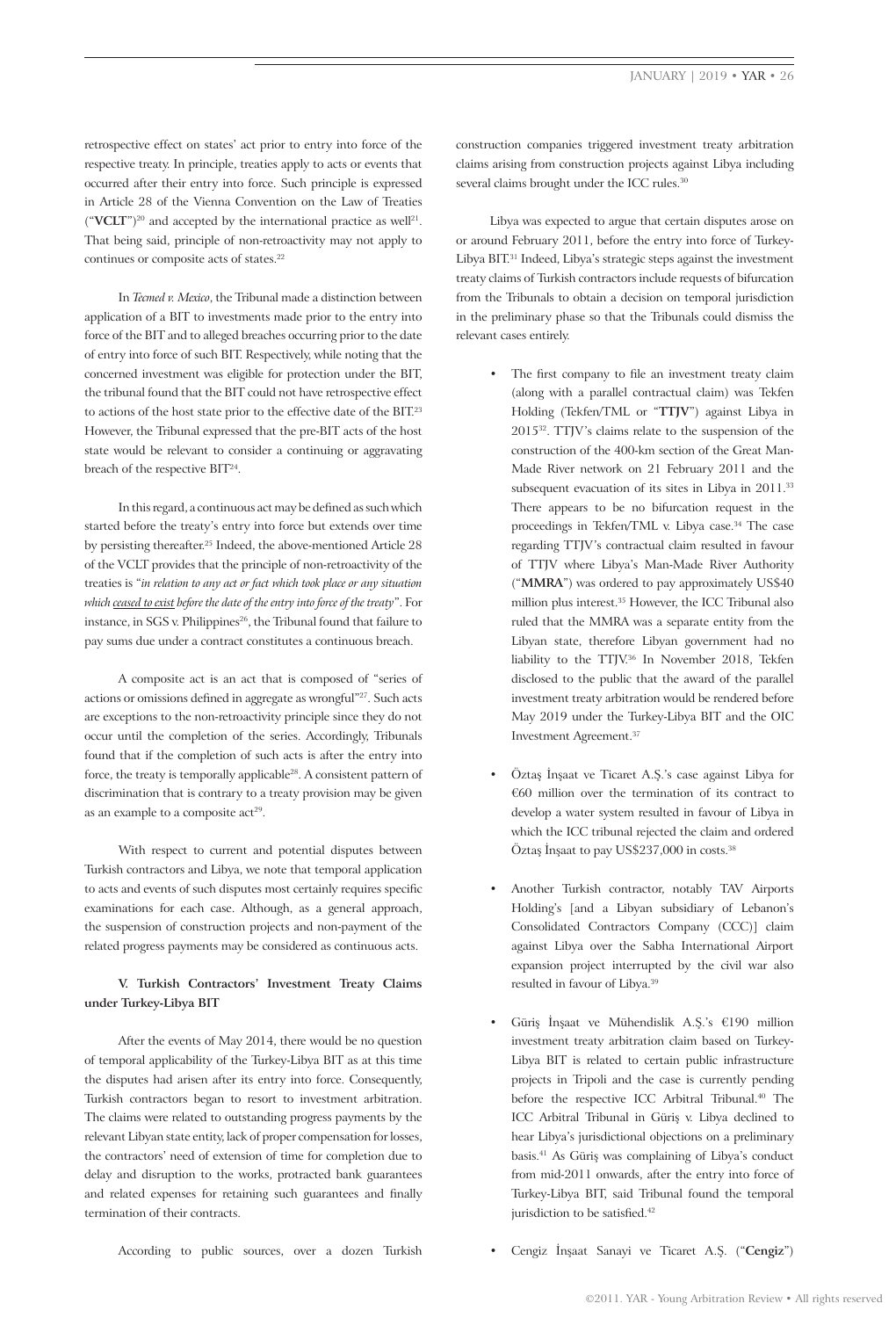also initiated an arbitration under the ICC rules in 2016.43 This case resulted from the suspension of the construction of a range of infrastructure under the contract with a Libyan state entity and the following destruction of Cengiz' work camps in early 2011 due to the civil war.<sup>44</sup> This arbitration resulted in favour of Cengiz as the Tribunal awarded an approximately US\$50 million in compensation and further relief related to the release of certain performance bonds and financial guarantees.<sup>45</sup> Apparently, similar to Güriş, Cengiz also based the core of its claims regarding the acts and omissions of the Libyan state entity from post-April period, therefore the Tribunal concluded that the late entry into force of Turkey-Libya BIT did not hinder Cengiz' claim.46

- Üstay Yapı Taahhüt ve Ticaret A.Ş. also submitted a request for arbitration under the ICC rules under the Turkey-Libya BIT in early 2017.47
- Nurol İnşaat ve Ticaret A.Ş. has requested the Tribunal to bifurcate the proceedings to address the jurisdictional objections regarding the Turkey-Libya BIT in its investment treaty claim against Libya.<sup>48</sup> Contrary to what has been ruled in *Güriş v. Libya* case, the Tribunal granted Libya's bifurcation request to examine certain

jurisdictional issues on a preliminary basis.<sup>49</sup>

Last but not the least, an unnamed Turkish investor also brought an investment treaty claim under the Turkey-Libya BIT filed under the ICC rules whose claims are similar to those referred to above.<sup>50</sup>

# **VI. Conclusion**

In light of the above, we would like to emphasise that each principle mentioned in this article is applied differently to relevant cases taking into due consideration their factual background. The authors aim at drawing the readers' attention to an interesting legal issue which is currently ongoing in the "investment arbitration arena" at a large scale. It appears from the latest awards that the Tribunals carefully consider the temporal validity of the Turkey-Libya BIT. One should certainly expect to learn a great deal from each of the cases referred to between Turkish contractors and Libya and not solely in relation to the *ratione temporis* issue examined herein.

Ayse Selcen Can and Muhammet Bembeyaz

- 1 Turkish Contractors Association Turkish Contracting in the International Market 2018 / March
- https://www.tmb.org.tr/doc/file/Turkish\_Contracting\_in\_the\_International\_Markets\_March\_2018.pdf last access 06.09.2018
- 2 Barın Kayaoğlu, "*Why Turkey is Making a Return to Libya*", Marsad News, 14.06.2016 https://www.marsad.ly/en/2016/06/14/turkey-making-return-libya/
- 3 Yasmine Saleh and Brian Rohan, "Update 4 Libya Declares nation liberated after Gaddafi death", Reuters News,

4 "*Q&A: Libya's General National Congress election*", BBC News, 07.07.2012, https://www.bbc.com/news/world-africa-18341022 Last Access: 26.09.2018. 5 Marie-Louise Gumuchian, Ali Shuaib, "Libya swears in first elected government", Reuters News, 14.11.2012,

8 Official Gazette of Turkey, Annex to the Decree No. 2011/1898 dated 17.05.2011,

http://www.resmigazete.gov.tr/eskiler/2011/07/20110702-4-1.pdf Last access: 26.09.2018. 9 Convention on the Settlement of Investment Disputes between States and Nationals of Other States, https://treaties.un.org/doc/Publication/UNTS/ Volume%20575/volume-575-I-8359-English.pdf. The Washington Convention establishes the International Centre for Settlement of Investment Disputes in its first Article, that is why it is often also referred to as the ICSID Convention.

- 10 Doing Business In Libya: A Country Commercial Guide for U.S. Companies, March, 2006 p. 44,
- https://s3.amazonaws.com/zanran\_storage/www.buyusa.gov/ContentPages/351768.pdf Last access: 01.10.2018.
- 11 Article 2(2) of the Turkey-Libya BIT and Article 8(1) of the OIC Investment Agreement.
- 12 Article 2 of the Turkey-Libya BIT and Article 2 of the OIC Investment Agreement.
- 13 Article 4 of Turkey-Libya BIT and Article 10 of the OIC Investment Agreement.

https://uk.reuters.com/article/libya-declaration-liberation/update-4-libya-declares-nation-liberated-after-gaddafi-death-idUKL5E7LN0P620111023 Last Access: 26.09.2018.

https://www.reuters.com/article/us-libya-government-swearing/libya-swears-in-first-elected-government-idUSBRE8AD15F20121114 Last Access: 26.09.2018.

<sup>6</sup> N. Blackaby, C. Partasides, A. Redfern and M. Hunter, *Redfern and Hunter on International Arbitration* (5th ed., 2009) Oxford University Press, p. 470.

<sup>7</sup> OIC Investment Agreement, http://investmentpolicyhub.unctad.org/Download/TreatyFile/2399 Last access 28.08.2018.

<sup>14</sup> The OIC Investment Agreement is so seldomly used that publicly available resources only suggest 5 cases have been initiated thereunder, 2 of which have been decided, one discontinued and one pending. (*see*: http://investmentpolicyhub.unctad.org/ISDS/FilterByApplicableIia ); In *Hesham Talaat M. Al-Warrak v. Republic of Indonesia*, UNCITRAL, Award on Respondent's Preliminary Objections to Jurisdiction and Admissibility of the Claims, 21 June 2012, para 79 (*see*: https://www.italaw.com/sites/default/files/case-documents/italaw3174\_0.pdf ), the Tribunal interprets Article 17 of the OIC Investment Treaty and comes to the conclusion that Article 17 does not mandate or require conciliation to precede arbitration even though the possibility of conciliation followed by arbitration is deemed to have been contemplated by Article 17(2)(a) and explicitly states that: "(...) *Accordingly, on a correct interpretation of Article 17, conciliation and arbitration are separate forms of dispute resolution which may be used either sequentially or alternatively, and the fact that there is no prior conciliation agreement is not an obstacle to an investor-state arbitration*."

<sup>15</sup> B. Legum, N. Castagno, C. Gilfedder, *Ratione Temporis or Temporal Scope*, in B. Legum (ed.), *The Investment Treaty Arbitration Review* (3rd ed., 2018), The Law Reviews, p. 24.

<sup>16</sup> R. Dolzer and C. Schreuer, *Principles of International Investment Law* (2008), Oxford University Press, p. 43-44.

<sup>17</sup> See Tecnicas Medioambientales Tecmed SA v. United Mexican States, ICSID Case No. ARB (AF)/00/2, Award, 29 May 2003, 10 ICSID Reports 134, paras 53-68; SGS Société Générale de Surveillance S.A. v. Republic of the Philippines, ICSID Case No. ARB/02/6, Decision on Jurisdiction, 29 January 2004, 8 ICSID Reports 518, para 166.

<sup>18</sup> Dolzer/ Schreuer, p. 44.

<sup>19</sup> *Emilio Agustín Maffezini v. The Kingdom of Spain*, ICSID Case No. ARB/97/7, Decision on Jurisdiction, 25 January 2000, 5 ICSID Reports 396, paras 90-98.

<sup>20</sup> We note that Turkey is not a signatory of the Vienna Convention on the Law of Treaties.

<sup>21</sup> Dolzer / Schreuer, p. 38-39.

<sup>22</sup> Legum / Castagno / Gilfedder, p. 26.